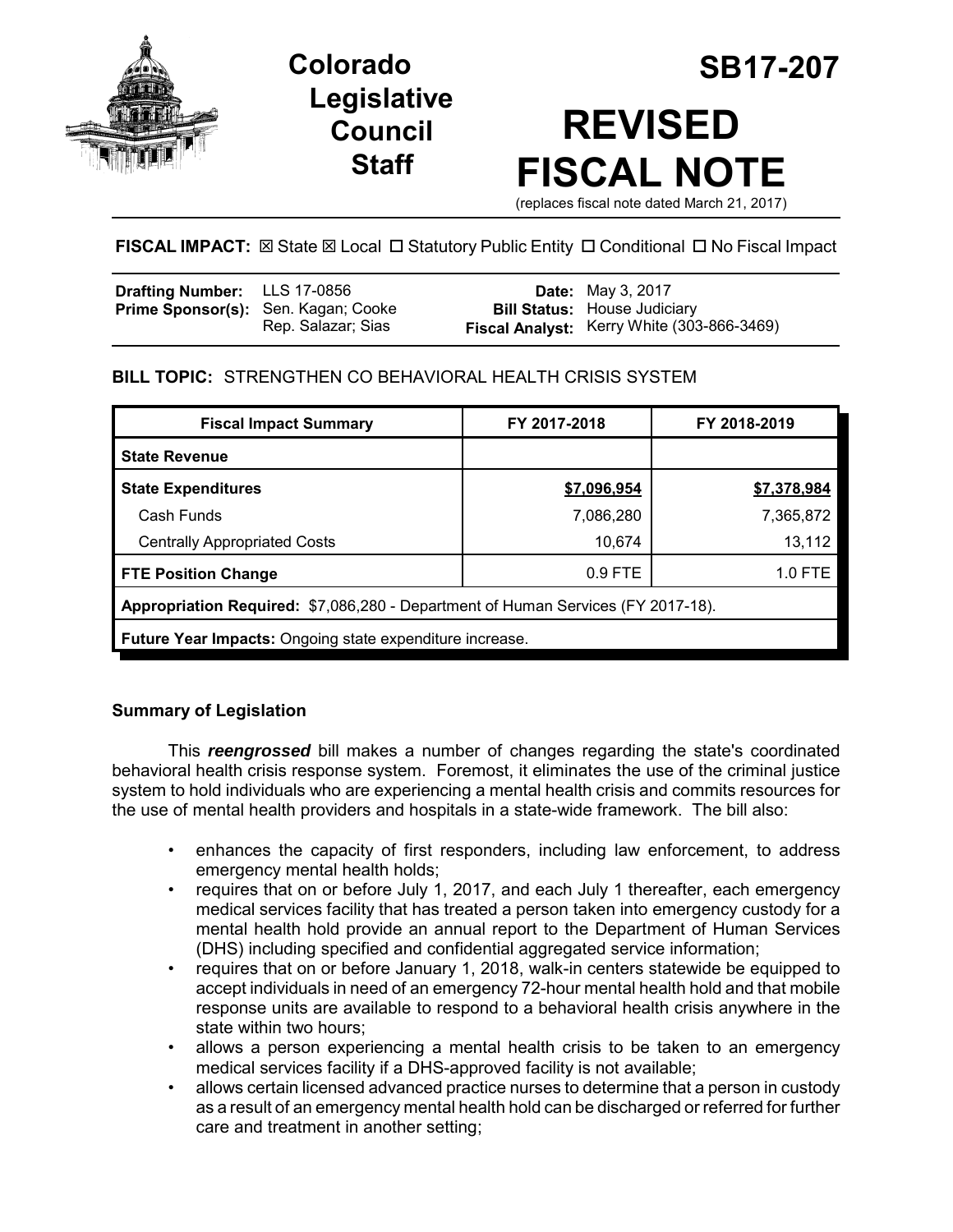- requires the DHS to provide training for professionals who are in contact with individuals experiencing behavioral health crises, to conduct a needs and capacity assessment of the crisis system, and to report to the General Assembly on the implementation of this bill; and
- allows Marijuana Tax Cash Funds to be used to assist in providing mental health services or to evaluate the effectiveness and sufficiency of behavioral health services.

#### **Background**

Senate Bill 17-207 is the result of activities completed in the 2016 interim by the Commission on Criminal and Juvenile Justice (CCJJ), the Governor's Mental Health Hold Task Force, and the Mental Illness in the Criminal Justice System (CCJJ) Legislative Oversight Committee. The DHS is responsible for coordinating the state's existing behavioral health crisis response system. The department's resources include 4.0 FTE and \$26.1 million, which is used to contract with four regional coordinators. The Governor's FY 2017-18 budget request sets aside approximately \$7.1 million from the Marijuana Tax Cash Fund to implement SB17-207.

#### **State Expenditures**

This bill will increase state cash fund expenditures in the DHS by \$7.1 million and 0.9 FTE in FY 2017-18 and by \$7.4 million and 1.0 FTE in FY 2018-19 and FY 2019-20. After FY 2019-20, costs may decrease if the transportation pilot and technical assistance to communities are discontinued. The bill may also affect costs in other agencies, as described below. Table 1 and the discussion that follows present the major cost components of the bill. It should be noted that these costs are estimates and some component budgets may increase or decrease as actual costs are incurred.

| Table 1. Expenditures Under SB17-207                |             |             |  |  |  |
|-----------------------------------------------------|-------------|-------------|--|--|--|
| <b>Cost Components</b>                              | FY 2017-18  | FY 2018-19  |  |  |  |
| <b>Personal Services</b>                            | \$50,404    | \$60,484    |  |  |  |
| <b>FTE</b>                                          | 0.9 FTE     | 1.0 FTE     |  |  |  |
| <b>Operating Expenses and Capital Outlay Costs</b>  | 5,558       | 950         |  |  |  |
| <b>Statewide Training for First Responders</b>      | 107,500     | 107,500     |  |  |  |
| Regional Coordination for 24-7 Services             | 2,011,481   | 2,011,481   |  |  |  |
| Rural Crisis Response System Enhancements           | 976,255     | 1,300,375   |  |  |  |
| Needs and Capacity Study                            | 50,000      |             |  |  |  |
| <b>Transportation Pilot Program</b>                 | 485,082     | 485,082     |  |  |  |
| Law Enforcement Partnerships                        | 2,900,000   | 2,900,000   |  |  |  |
| <b>Technical Assistance for Communities</b>         | 60,000      | 60,000      |  |  |  |
| Behavioral Health Crisis Response System Contractor | 440,000     | 440,000     |  |  |  |
| Centrally Appropriated Costs*                       | 10,674      | 13,112      |  |  |  |
| <b>TOTAL</b>                                        | \$7,096,954 | \$7,378,984 |  |  |  |

 *\* Centrally appropriated costs are not included in the bill's appropriation.*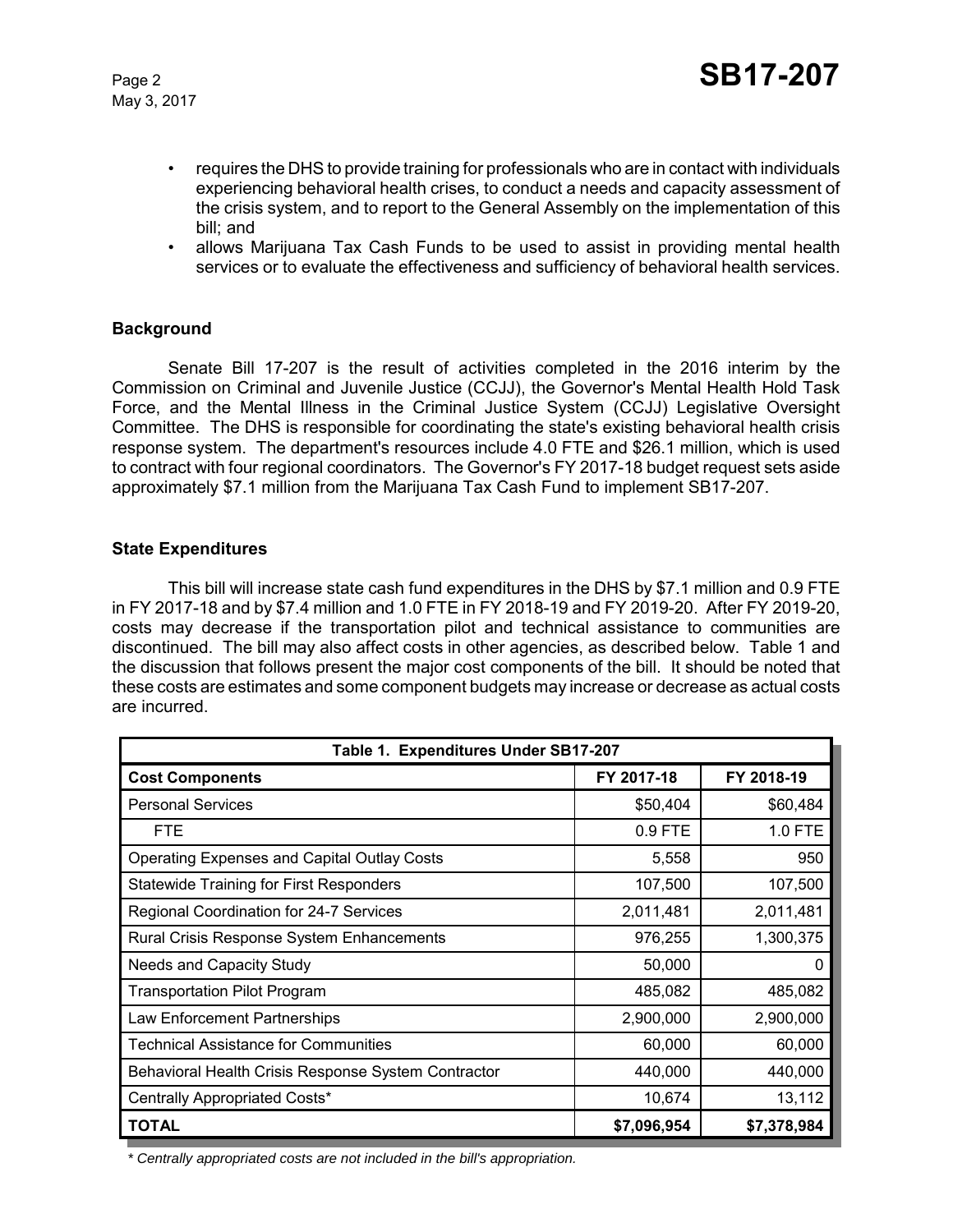*Department of Human Services.* The department requires 0.5 FTE for a Project Manager and 0.5 FTE for a contract administrator to implement the requirements of the bill. The analysis assumes these positions will start on August 15, 2017, based on the August 9, 2017, effective date of the bill. Standard annual operating and one-time capital outlay costs are required.

*Statewide training for first-responders.* Training assumes 1,000 hours at \$100 per hour is required for a contractor to conduct training for first-responders, including hospital personnel, local law enforcement, and others that are involved with mental health holds. An additional \$7,500 is required to produce and annually update additional online training components; this cost is split over the first two years. Training costs in future years may be lower for updates and maintenance.

*Regional coordination for 24 hour per day services.* This funding is to support regional coordination involving the Crisis Response System contractors, local hospitals, local law enforcement agencies, behavioral health organizations, community mental health centers, substance use disorder providers, county human and social services agencies, and individuals with direct experience to identify problems and system gaps and to create partnerships that result in 24-7 services being available in all communities. This includes the ability to respond to anyone having a behavioral health crisis within two hours and to ensure that walk-in centers are appropriately equipped and staffed. Funds are to be used for installation of telehealth infrastructure in rural hospitals, security and attendants for hospitals and clinics, supplemental staff and peer professionals, follow-up case management, and expanding mobile crisis unit capacity.

*Rural crisis response system enhancements.* Funding is required to expand behavioral health crisis stabilization services on the western slope of Colorado. The estimate is to establish a walk-in crisis center with a six to eight bed crisis stabilization unit. Costs in FY 2017-18 of \$976,255 and \$1,300,375 per year beginning in FY 2018-19 are based on a bid provided to the department by a prospective service provider.

*Needs and capacity study.* One-time funding of \$50,000 in FY 2017-18 is required for DHS to hire a contractor to study the crisis system's facilities and service gaps in order to assess the availability of services in local communities and where additional capacity is needed.

*Transportation pilot program.* None of the four current crisis system regions have secure transportation as a required component of their contracts and as such, the majority of these costs are incurred by local law enforcement. The pilot program would provide transportation in two of the four regions. Costs assume \$55,000 per vehicle, per region, plus fuel and maintenance costs and transport staff, to be hired and paid by the regional contractors. Annual costs of \$50,000 to evaluate the transportation of individuals from jails, hospital emergency departments, and other community locations to facilities designed to receive and treat these individuals is included.

*Law enforcement partnerships.* A total of \$2.9 million per year will be used to fund law enforcement mental health programs. Funds are expected to be used to hire in-house clinicians or contract with a behavioral health organization to provide community-based screening and placements. Law enforcement partnerships are estimated to cost between \$387,000 and \$580,000 depending on the size of the jurisdiction. The funding will allow the state to provide resources to between five and eight communities per year under the bill.

*Technical assistance for communities.* This cost assumes \$10,000 for six communities to receive support for local planning efforts each year for the first three years following implementation of SB17-207.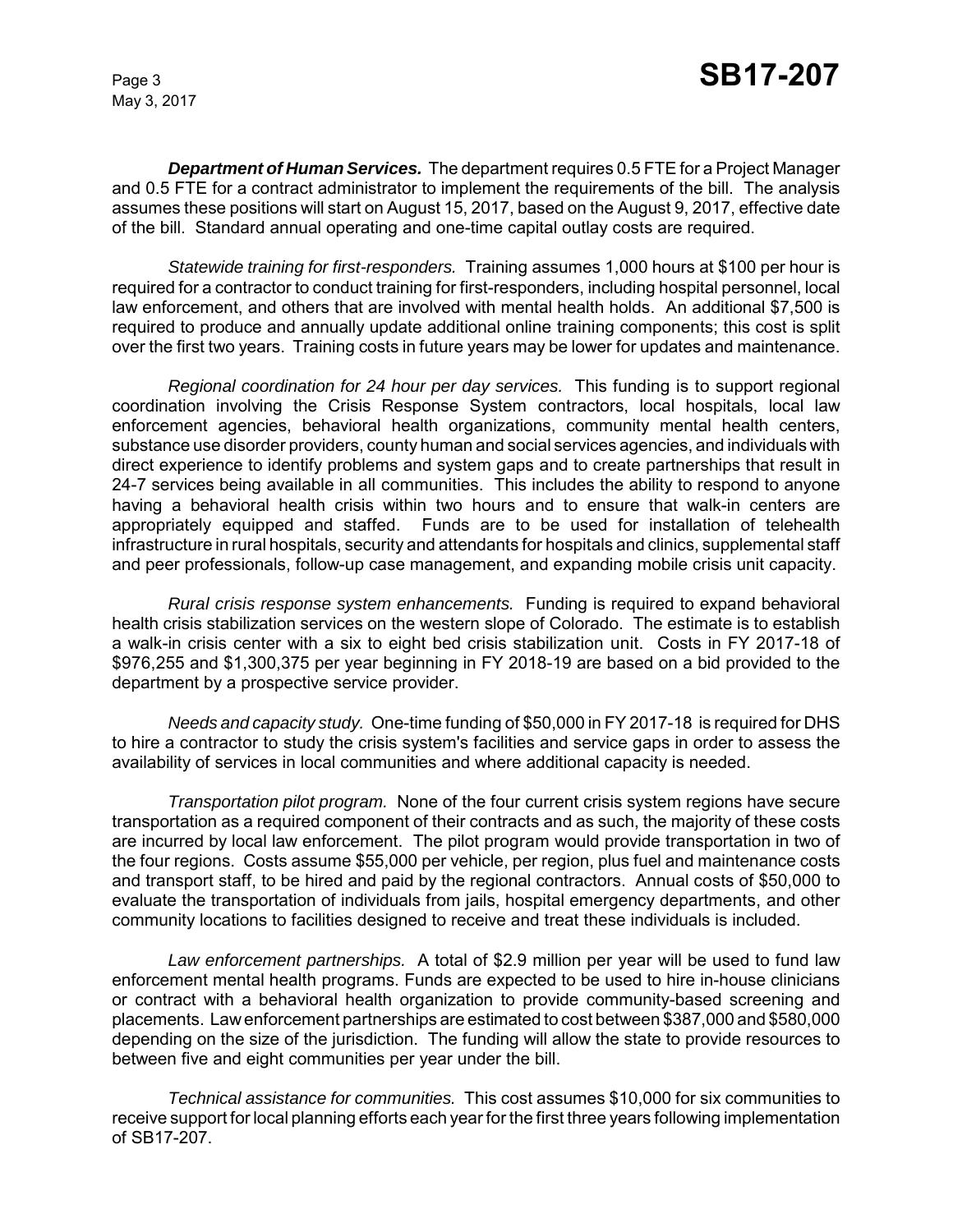*Behavioral health crisis response system contractor.* Each of the four regions would receive funding to hire 1.0 FTE master's level clinician (\$78,000 per year in salary and benefits) to oversee the engagement initiatives discussed above and funding for travel, operating and other expenditures. The estimate assumes that approximately \$110,000 is available for each region, although DHS would allocate the exact amount based on need from the pool of available funds.

*Department of Health Care Policy and Financing.* To the extent that this bill increases the use of Medicaid and CHP+ for behavioral health services, costs to those programs may increase in the future. Behavioral health services are capitated, meaning that the state pays a fixed rate per client, per month. As changes in utilization occur, capitated payments may be adjusted once a contract is renewed. As any change in utilization is speculative, the fiscal note assumes that any needs for adjustments will be addressed in a future budget process once the impact of this bill is known.

*Judicial Department.* The bill may increase workload for courts as it provides an additional basis for a judge to order a mental health evaluation and 72 hour emergency mental health hold. To the extent that additional resources in the community reduce contact with the justice system, workload and costs may also be reduced. These impacts are not anticipated to require an adjustment in appropriations.

*Centrally appropriated costs.* Pursuant to a Joint Budget Committee policy, certain costs associated with this bill are addressed through the annual budget process and centrally appropriated in the Long Bill or supplemental appropriations bills, rather than in this bill. The centrally appropriated costs subject to this policy are estimated in the fiscal note for informational purposes and summarized in Table 2.

| Table 2. Centrally Appropriated Costs Under SB17-207                 |            |            |  |  |  |
|----------------------------------------------------------------------|------------|------------|--|--|--|
| <b>Cost Components</b>                                               | FY 2017-18 | FY 2018-19 |  |  |  |
| Employee Insurance (Health, Life, Dental, and Short-term Disability) | \$6,157    | \$7,692    |  |  |  |
| Supplemental Employee Retirement Payments                            | 4,517      | 5,420      |  |  |  |
| <b>TOTAL</b>                                                         | \$10,674   | \$13,112   |  |  |  |

#### **Local Government Impact**

This bill impacts local governments in a variety of ways. It will increase funding and resources for local communities to provide behavioral health services and it will reduce costs for law enforcement that participate in the transportation pilot program and jails that house persons experiencing a behavioral health crisis. It may also increase costs for local governments that operate hospitals where there is no other payor if additional behavioral health services are accessed at these facilities. Finally, the bill may reduce law enforcement and court workload if behavioral health interventions reduce contact with the criminal justice system among persons in crisis. These impacts will vary by jurisdiction, but have not been estimated.

#### **Effective Date**

The bill takes effect August 9, 2017, if the General Assembly adjourns on May 10, 2017, as scheduled, and no referendum petition is filed; except that sections 6 and 7 take effect on May 1, 2018.